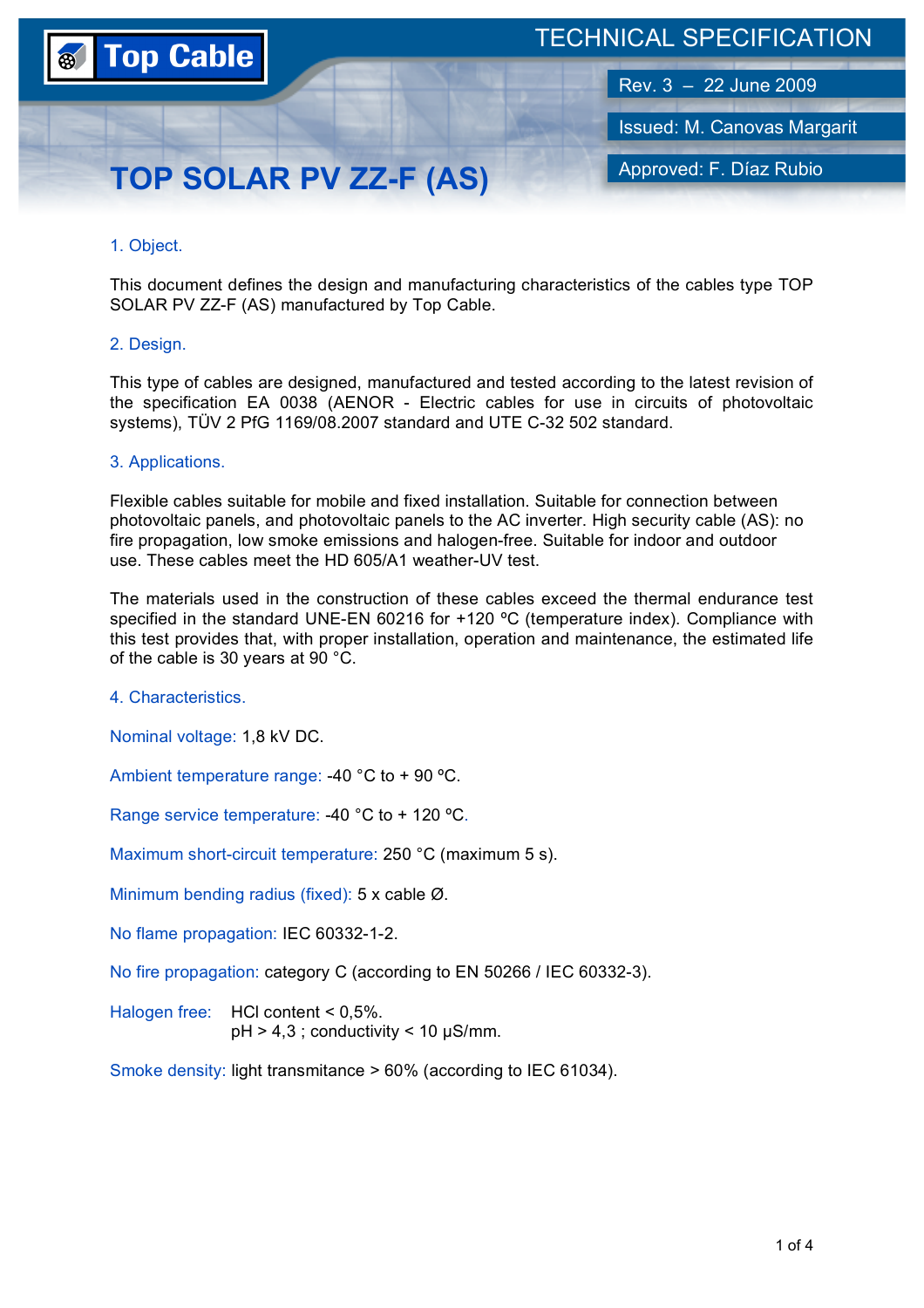

## 5. General make-up of the cable.

#### 5.1 Conductor.

Electrolytic annealed tinned copper conductor, class 5 according to EN 60228 / IEC 60228.

#### 5.2 Insulation.

Halogen free thermosetting rubber insulation, type EI6 according to EN 50363-1.

#### 5.3 Outer sheath.

Halogen free thermosetting rubber outer sheath, type EM8 according to EN 50363-1. Red or black color.

# 5.4 Diagram representation.



#### 6. Current-carrying capacities.

#### 6.1 Nominal current-carrying capacities.

Table 1 show the current-carrying capacities and electric parameters detailed for every cable.

Current-carrying capacities, in ampers, are calculated according to EA 0038 and for the following conditions:

- Open air installation: one single-core cable and ambient temperature of 60 °C; with adequate ventilation (supported by cleats and hangers or on perforated tray).
- Adjacent surface installation: one single-core cable directly on a wall with low thermal conductivity; ambient temperature of 60 °C.
- In all cases it is supossed a direct current circuit.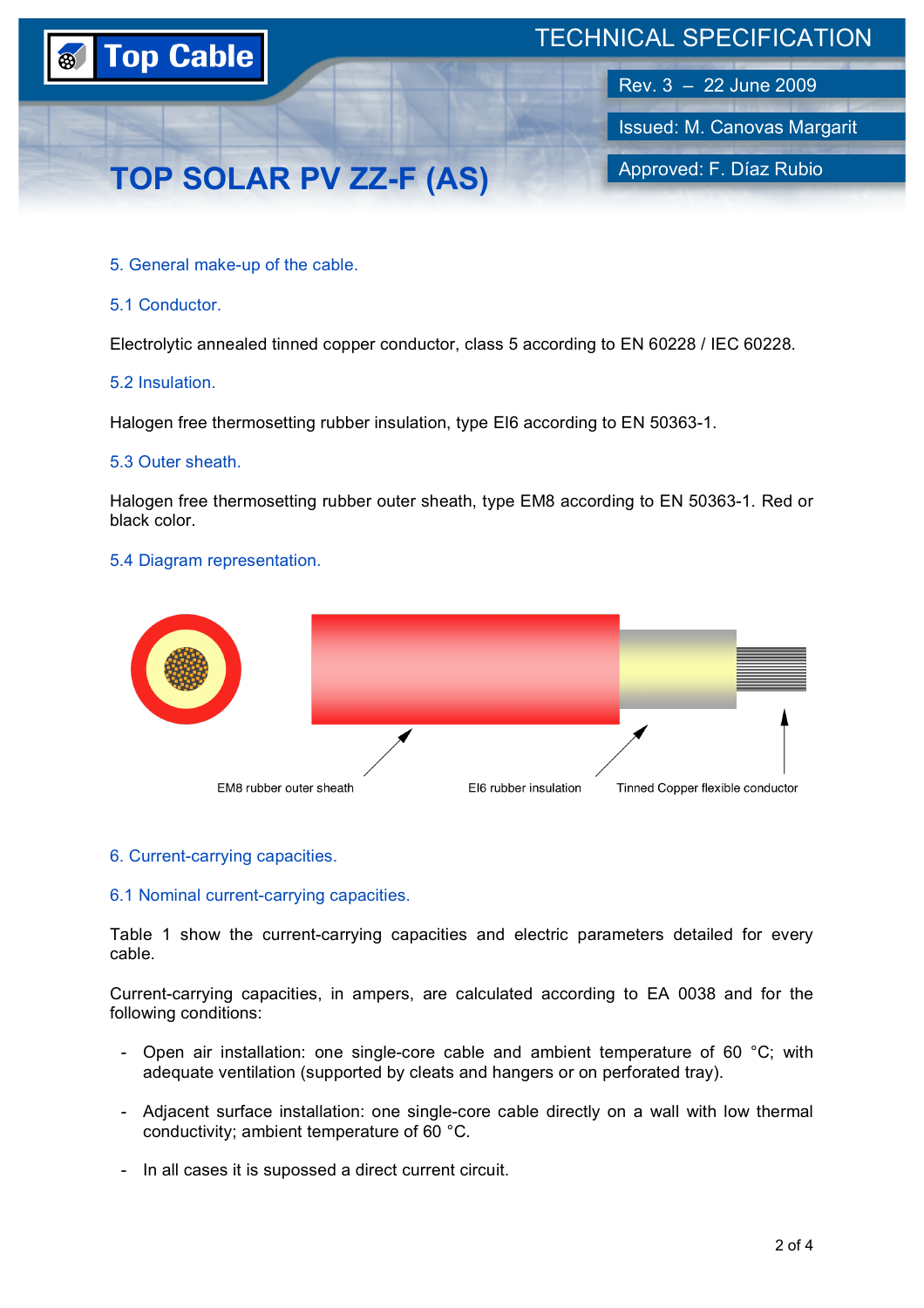

Voltage drop is calculated with conductor temperature of 120 ºC.

For conditions other than this apply the adequate correction factors (point 6.2).

| Cross-section   | Open air | Surface | Voltage drop |
|-----------------|----------|---------|--------------|
| mm <sup>2</sup> |          |         | V/A·km       |
| $1 \times 2,5$  | Λ1       | 33      | 23,0         |
| 1 x 4           | 55       | 44      | 14,3         |
| $1 \times 6$    | 70       | 57      | 9.49         |
| $1 \times 10$   | 98       | 79      | 5,46         |
| $1 \times 16$   | 132      | 107     | 3,47         |
| $1 \times 25$   | 176      | 142     | 2,23         |
| 1 x 35          | 218      | 176     | 1.58         |

Table 1

# 6.2 Correction factors.

The current-carrying capacities must be multiplied with the adequate correction factor when the installation conditions differs from point 6.1

Correction factors for air temperatures other than 60°C.

| - Air<br>$\sim$ | ы         | UU  | v.   |     | --                                       |      | 90 |
|-----------------|-----------|-----|------|-----|------------------------------------------|------|----|
| ∣ Facto         | nα<br>.uo | .04 | 0.96 | ◡.◡ | $\circ$<br>$\mathbf{v}$ , $\mathbf{v}$ , | ◡.◡← |    |

Table 2